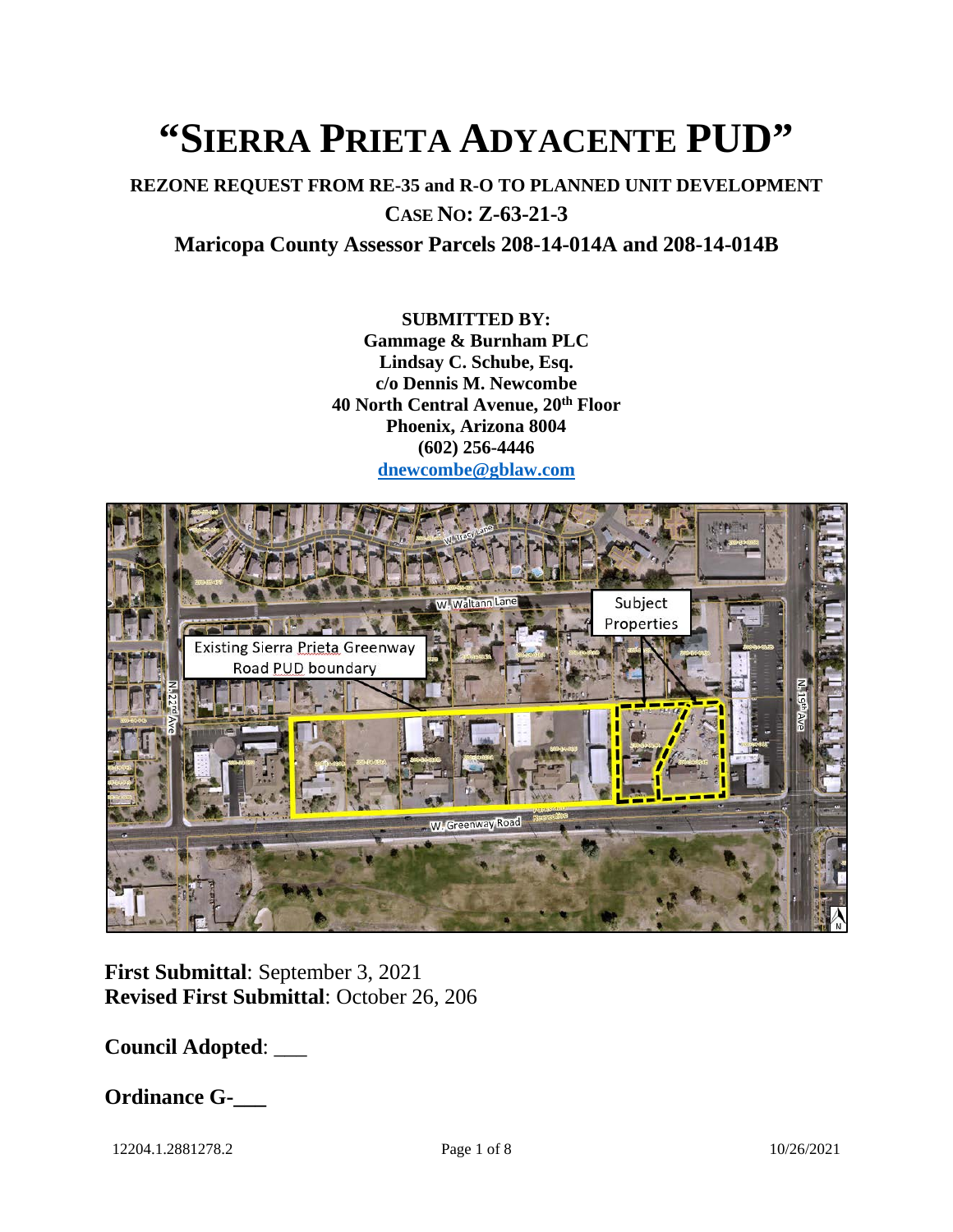#### **Principles and Development Team**

#### **Applicant Representative / Legal: Gammage & Burnham PLC**

Dennis M. Newcombe 40 N. Central Avenue,  $20<sup>th</sup>$  Floor Phoenix, AZ 85004 (602) 256-4446 Phone (602) 256-4475 Fax [dnewcombe@gblaw.com](mailto:dnewcombe@gblaw.com)

#### **Owner (APN 208-14-014B)**

Brian W. Morris 1924 W. Greenway Road Phoenix, AZ 85023 (602) 253-4499

#### **Owner (APN 208-14-014A)**

1940 W. Greenway LLC 1940 W. Greenway Road Phoenix, AZ 85023 (602) 588-7721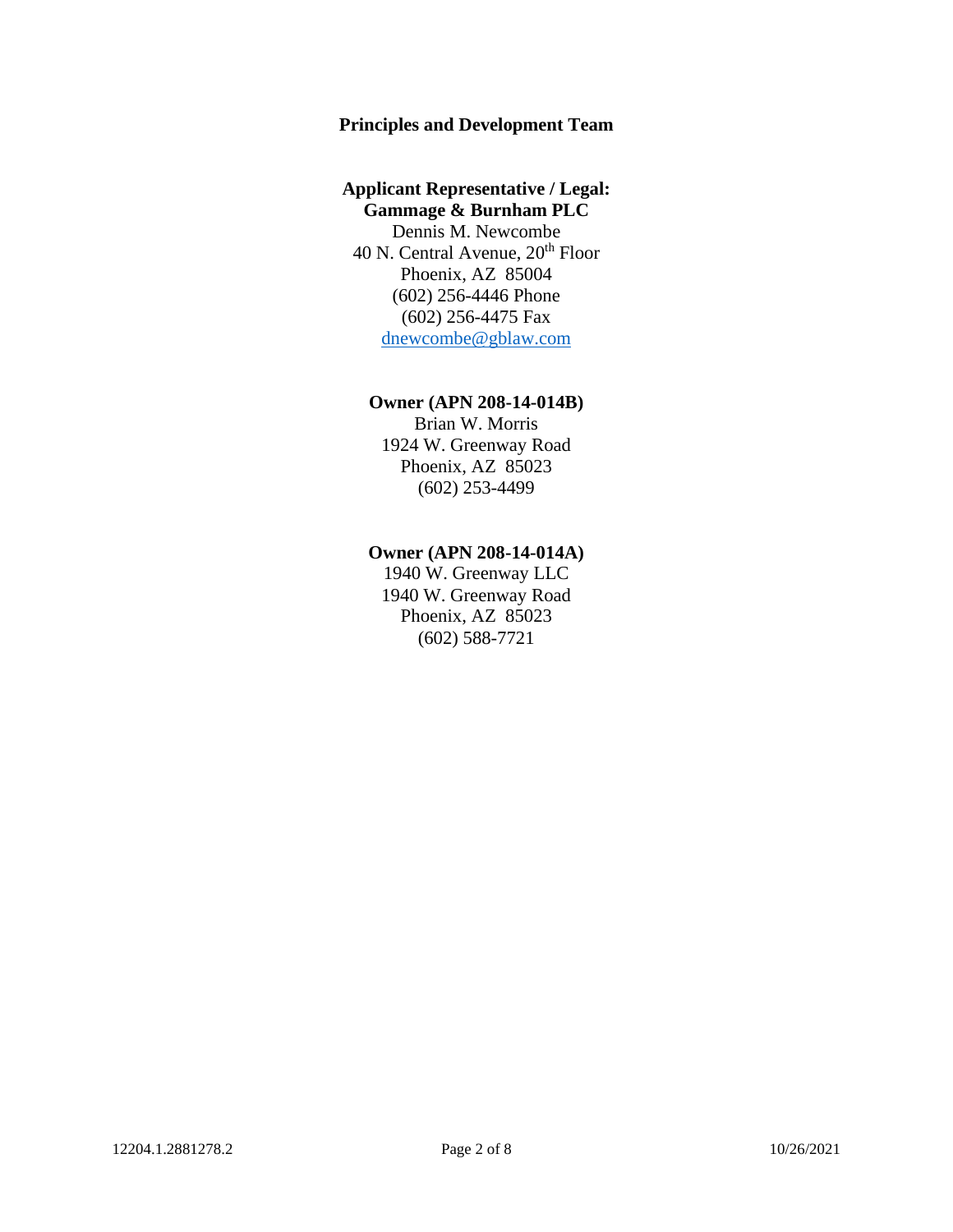# **Table of Contents**

## **EXHIBITS**

Exhibit 1 - Sierra Prieta Greenway Road Planned Unit Development

Exhibit 2 – Land Use Plan

Exhibit 3 – Circulation Plan

Exhibit 4 - Legal Description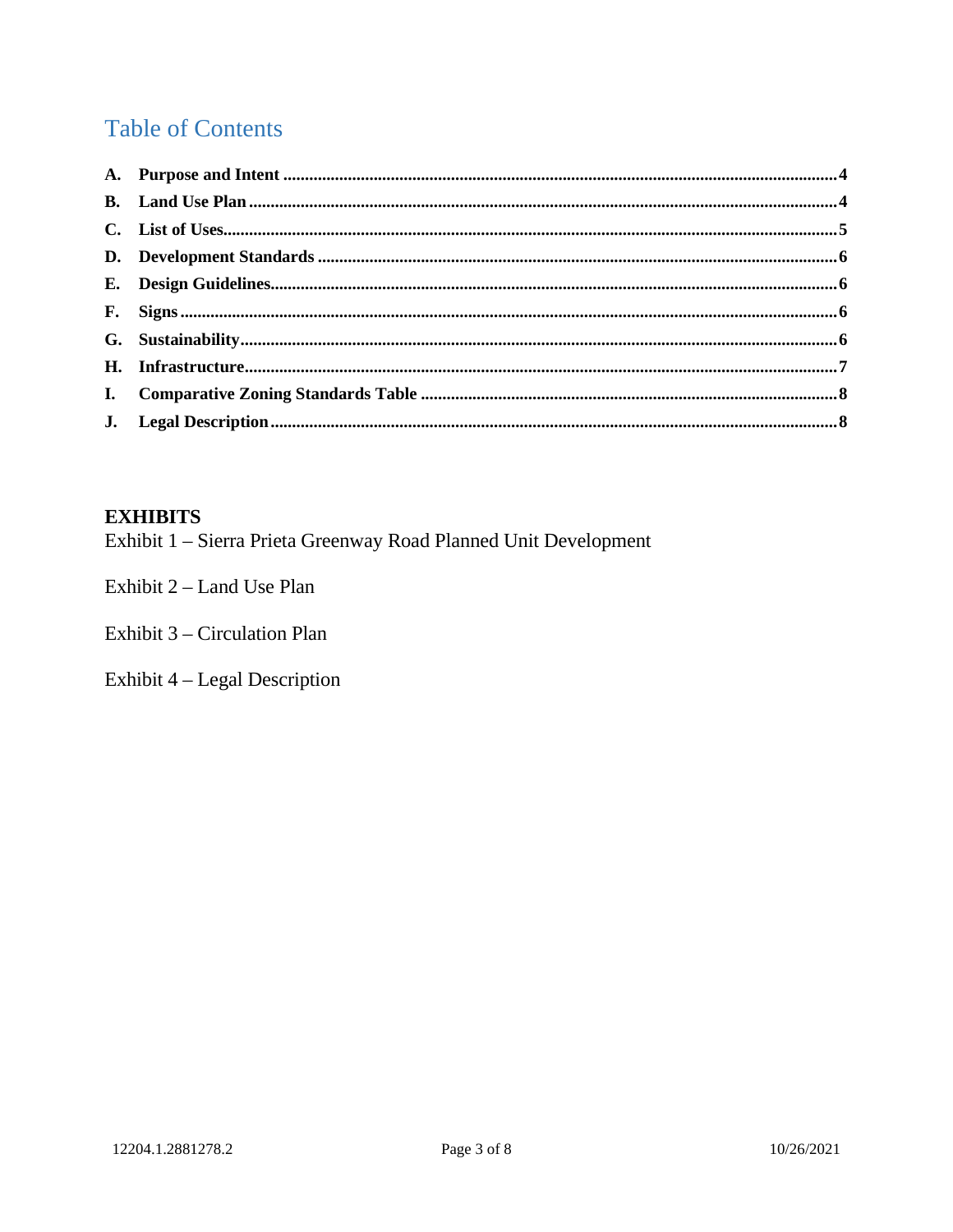## <span id="page-3-0"></span>A. Purpose and Intent

On February 2, 2011, the Phoenix City Council approved the Sierra Prieta Greenway Road Planned Unit Development (PUD) in Ordinance G-5588 for five (5) properties northwest of the intersection of N. 19th Avenue and W. Greenway Road. See **Exhibit 1**, **Sierra Prieta Greenway Road Planned Unit Development (PUD)**. On March 26, 2011 Ordinance G-5597 amended Ordinance G-5588 to correct Attachment A – Legal Description.

This PUD rezone approximately 2.5 gross acres to allow for a swimming pool contractor's office and outdoor swimming pool display/storage areas (1924 W. Greenway Road), as well as to maintain the existing preschool use (1940 W. Greenway Road) and allow for additional commercial uses consistent with the PUD.

## <span id="page-3-1"></span>B. Land Use Plan

This PUD allows for small-scale and professional offices and limited service uses that take advantage of the economic opportunities associated with fronting an arterial roadway. While the PUD calls for some flexibility regarding land uses, the pattern of development is established through the development standards ensure appropriate setbacks, lot coverage and landscape buffers and compatibility with adjacent land uses. It is the intent of this PUD to promote uses that are developed in a manner that forms a transition between the high traffic volume on Greenway Road and the quiet residential neighborhood.

This PUD allows the Property's owners the flexibility of converting the existing residential structures for use of small-scale professional offices and limited service uses, provided that appropriate performance standards are implemented to protect the surrounding residential properties. Please see **Exhibit 2, Land Use Plan** below.

The Conceptual Site Plan, included in this application under separate cover, delineates the boundaries of Maricopa County Assessor Parcel Numbers APNs 208-14-014B (1924 W. Greenway Road) and 208-14-0014A (1940 W. Greenway Road). Lot A, defined as APN 208-14-014B is approximately 1.16 acres and Lot B, defined as APN 208-14-014A is approximately 1.06 acres (collectively, the "Subject Property").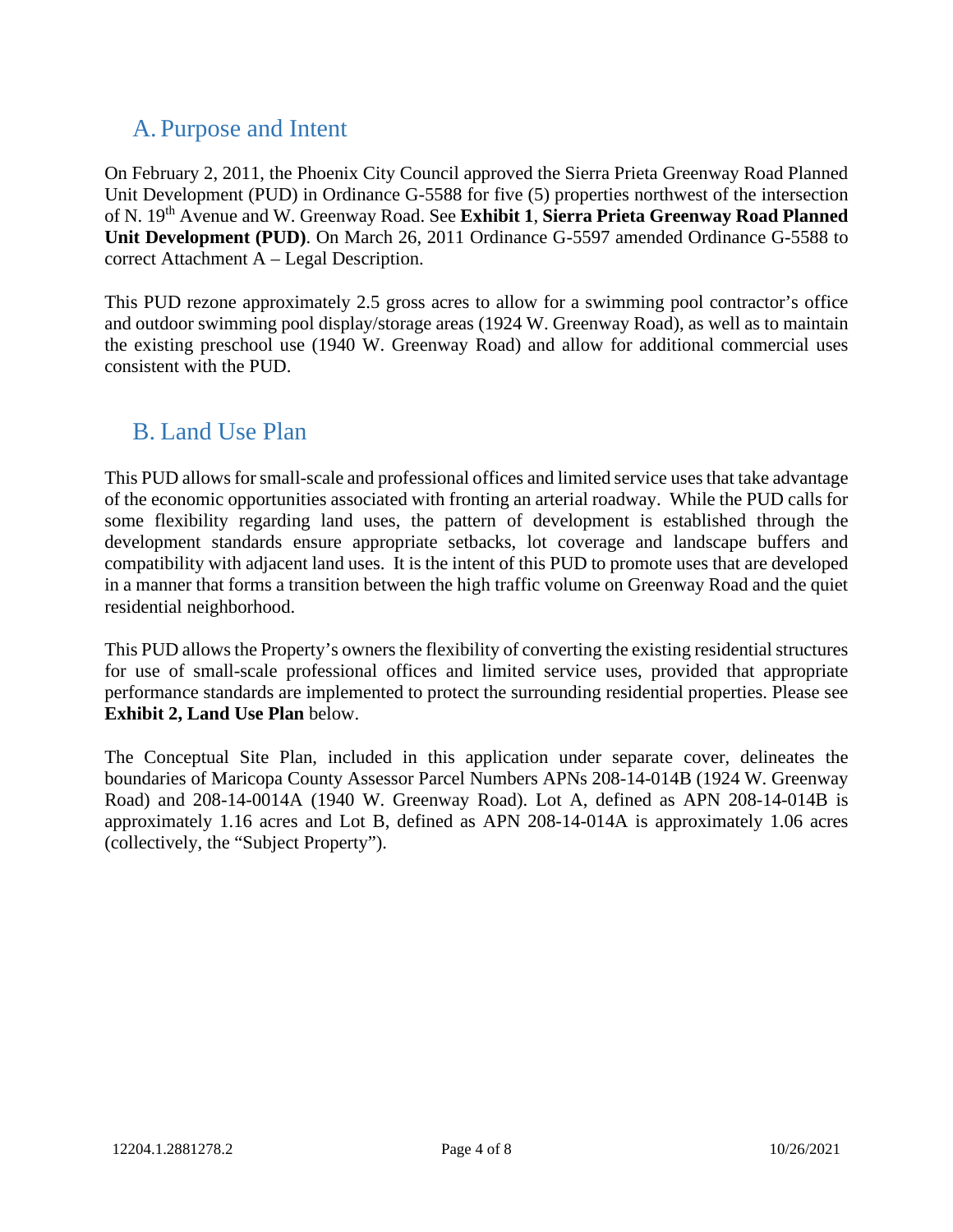## **Exhibit 2. Land Use Plan**



## <span id="page-4-0"></span>C. List of Uses

<span id="page-4-1"></span>See **Exhibit 1, Section G. District Restrictions and Permitted Uses.**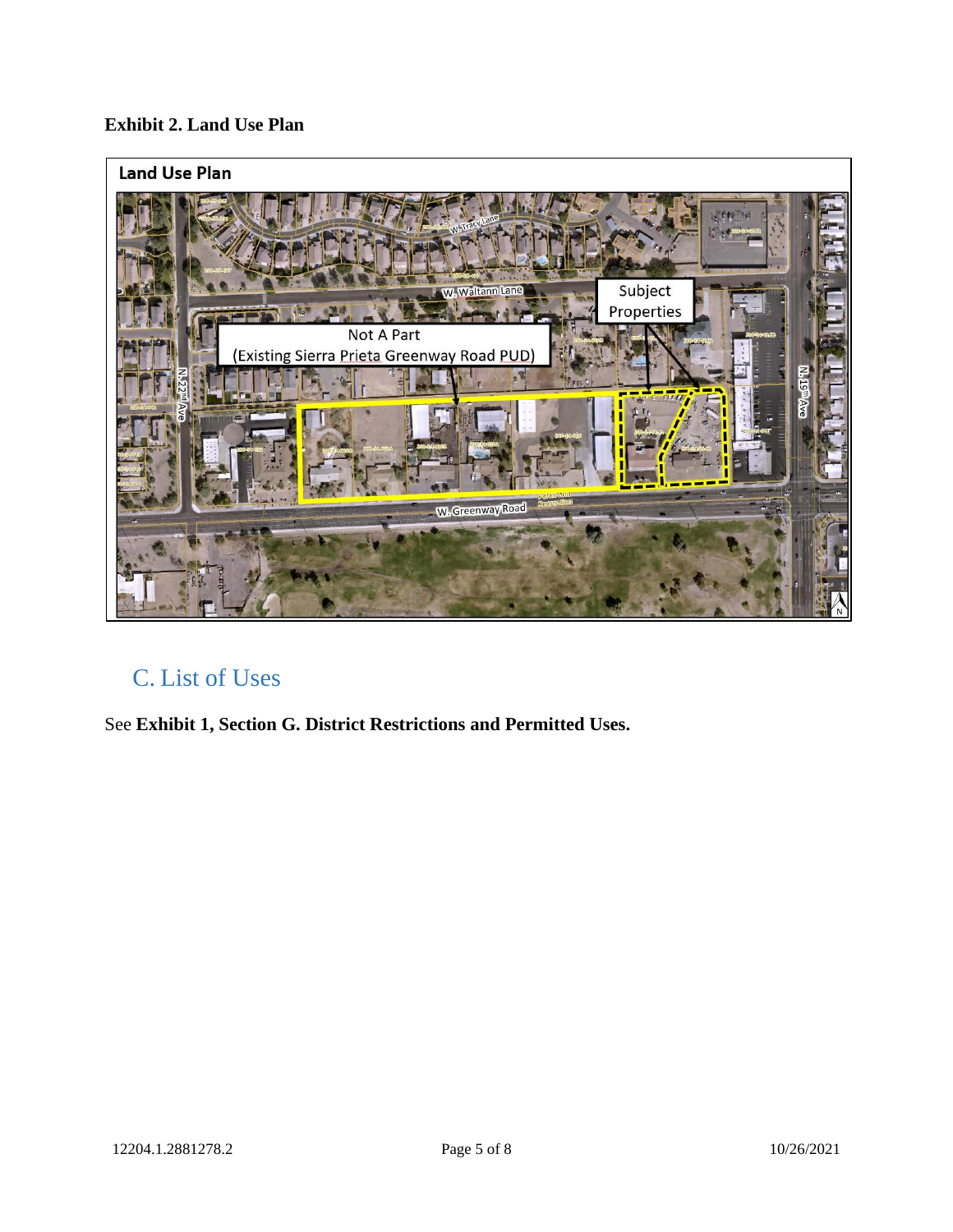# D. Development Standards

See **Exhibit 1, Section H. Residential Development Standards**, and **Section I. Small-Scale Professional Offices and Limited Services Development Standards**.

The following additional provisions below shall supersede, where applicable within the PUD, and apply specifically to the property located at: 1924 West Greenway Road (APN: 208-14-014B) within this PUD Amendment.

- 1. **Outdoor Product Display Areas:** Product display areas shall be allowed (e.g., shall include, but are not limited to: pool and/or spa, water features, fireplaces, pergolas and grilling areas). The product display areas shall be located in the rear yard only. These product display areas shall be no closer than 10-feet to the rear and west property lot lines.
- 2. **Outdoor Storage:** Shall not exceed 5% of the lot coverage, shall not be closer than 8-feet to a property line, shall be no higher than 5-feet in height, shall be located in the rear yard, and shall be screened by a minimum 6-foot block wall from the street and all property lines.
- 3. **Side Yard:** A side yard setback for primary structures shall have a depth of not less than 20-feet; except the alley bordering the commercial zoning district along the east then a 5-foot side yard setback is allowed.

## <span id="page-5-0"></span>E. Design Guidelines

See **Exhibit 1, Section H. Residential Development Standards**, and **Section I. Small-Scale Professional Offices and Limited Services Development Standards**. Where the PUD is silent, Sections 507.C and 507 Tab A.II of the City of Phoenix Zoning Ordinance shall apply.

## <span id="page-5-1"></span>F. Signs

### <span id="page-5-2"></span>See **Exhibit 1, Section J. Conceptual Signage Detail**.

## G. Sustainability

Developer Enforceable Standards

- Shade building entrances;
- Orientation of buildings and fenestration design to maximize solar benefits while minimizing the negative impacts of heat gain;
- Strive to reduce project energy loads by addressing passive design elements (i.e. daylight, natural ventilation, solar mass properties) and active design elements (i.e. environmental conditioning methods, systems).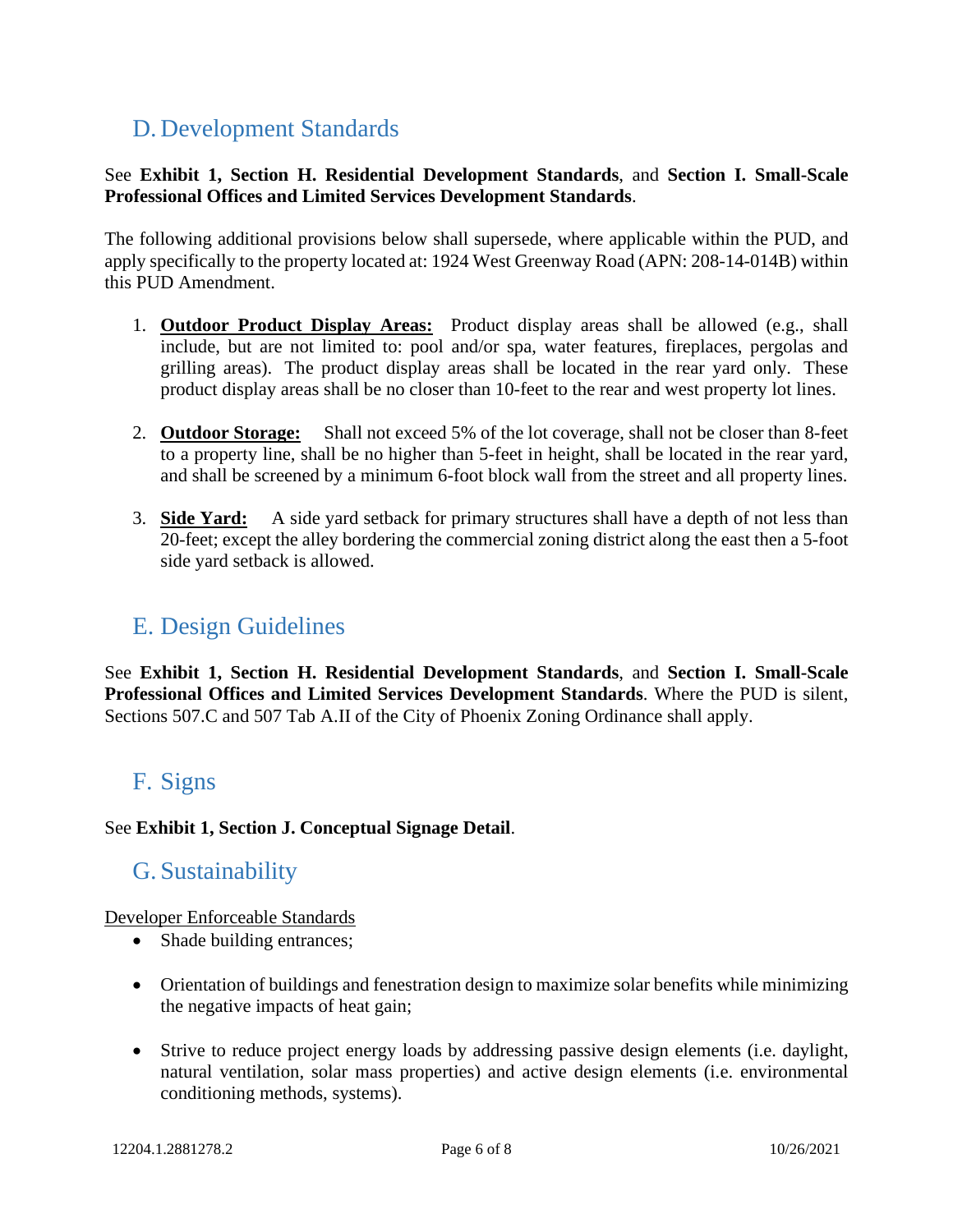City Enforceable Standards

- Minimum 50% (measured at 12:00 p.m. on summer solstice) shade of all public sidewalks and private walkways by means of vegetation or shade structures;
- Recycling collection areas shall be identified on the site plan at the time of site plan review process;
- Use low-flow water fixtures to reduce water usage;
- Landscape and storm water management that seeks to retain storm runoff where appropriate and allows it to provide water for landscaping;
- Utilize drip irrigation technology where appropriate;
- Incorporate LED and energy-efficient lighting technology into any and all lighting constructed on the Property, including new parking lots;
- Provide locations for secure bike parking, such as visible bike racks; and
- Thirty percent (30%) of all areas to be considered hardscape shall utilize permeable materials; excluding pedestrian walkways, ADA ramps/access routes, and parking surfaces.

## <span id="page-6-0"></span>H.Infrastructure

This request is to rezone approximately 2.5 gross acres of the Property to the Planned Unit Development zoning district.Such request will not alter the Property's grading or drainage, water or waste water, or traffic infrastructure.

The Property is relatively flat without washes or drainage concerns.

Existing water and wastewater are sufficient.

Direct access to the Property will continue to be provided by W. Greenway Road, located along the southern edge of the Property. The Property currently has three (3) access driveways on W. Greenway Road, all of which are planned to remain. N. 19<sup>th</sup> Avenue is approximately 190' to the east.

N. 19<sup>th</sup> Avenue provides three northbound and two southbound lanes divided by a continuous turn lane. W. Greenway Road provides two westbound and two eastbound lanes, which are also divided by a continuous turn lane. The speed limit is 45 mph on N.  $19<sup>th</sup>$  Avenue and 40 mph on W. Greenway Road.

See **Exhibit 3, Circulation Plan** for an illustration of on and offsite vehicular circulation systems for the Property.